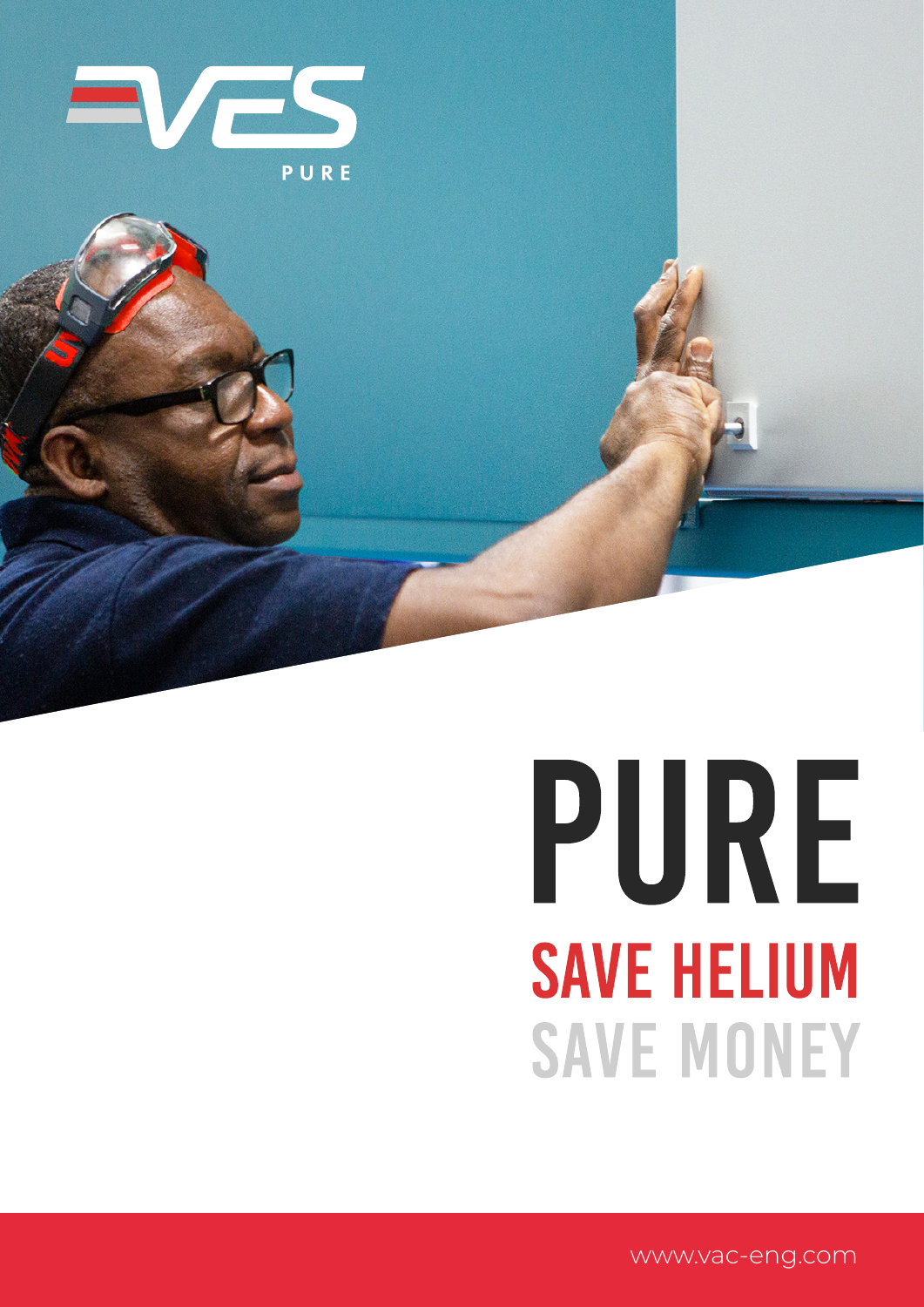### The Biggest Problem Facing Helium Leak Testing Today

With helium costs rising year on year, and costs set to continue rising, it can be difficult to complete leak tests to a high standard whilst staying in budget.

Test gasses can only be diluted so far before the integrity of the test is compromised, and having to buy more helium for every test only pushes the helium shortage further and prices higher. Now more than ever, reusing helium is of paramount importance.

Historically, it has been a challenge to implement a helium recovery system retrospectively, particularly in low-pressure applications such as fuel or gas tanks. This is due to helium dilution in the test being unsustainable when recycled, or subsequent fresh helium topup draining away any cost savings.

That's why VES have created PURE a Helium Recovery and Purification System.

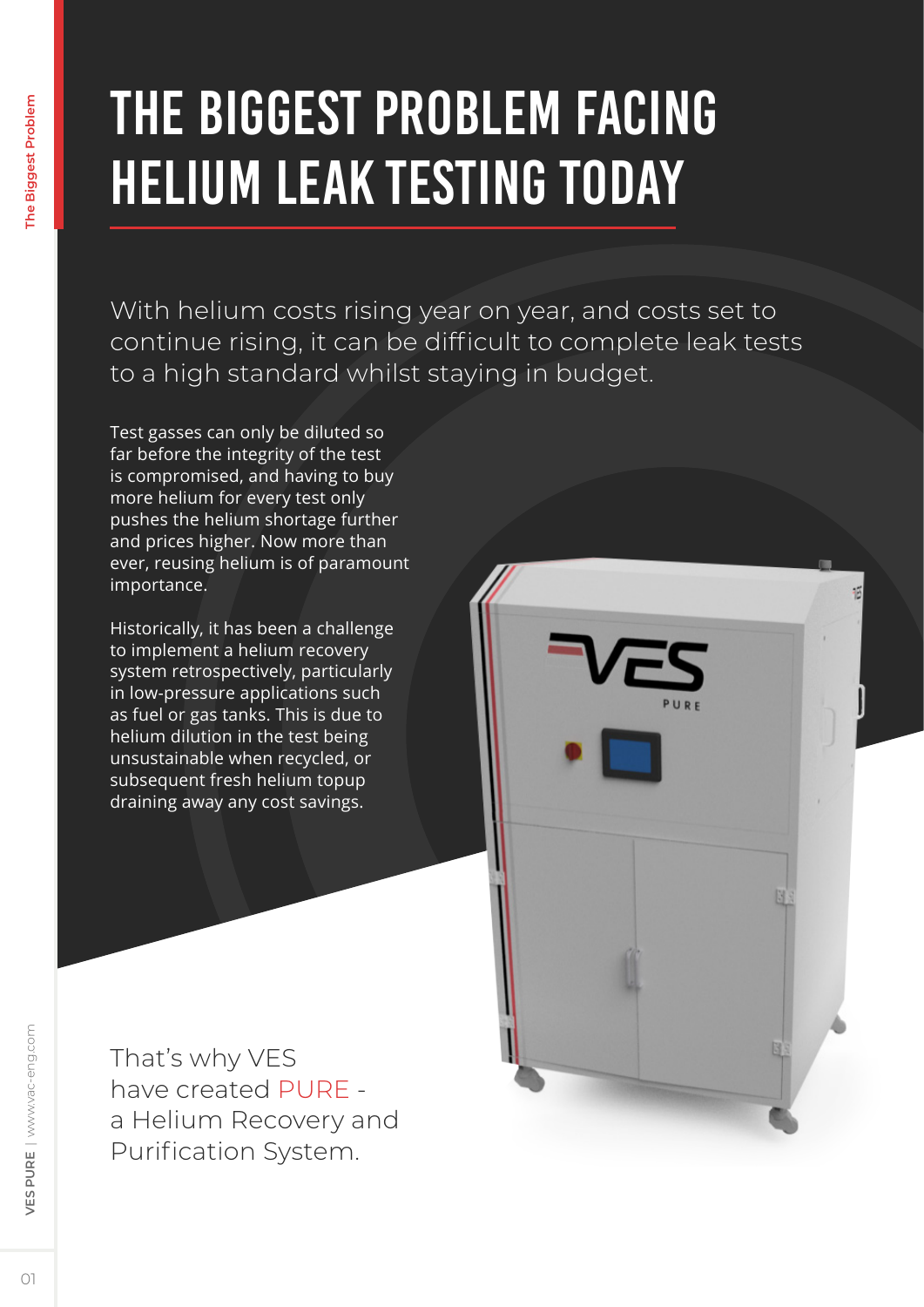### SOLVING THE SHORTAGE WITH PURE

The unique PURE system recovers helium from any leak test machine.

- VES' PURE system purifies to a much higher concentration than any other helium recovery solution.
- PURE is plug-and-play, there's no need to shut down  $\rightarrow$ production for days. Our quick and easy setup lets you start boosting line profitability straight away.
- It is compatible with any HeLT using helium at < 3 bar.

PURE is transferable between machines, meaning one PURE system could be transferred between high volume  $\rightarrow$ lines to meet production requirements.

- PURE vastly outstrips other helium recovery systems in both helium recovery and purity.
- PURE can accept helium mixed in air/nitrogen as low as 50% and purify it to your required machine input pressure and concentration - so even low leak rate tests can be run at high efficiency, without widescale parameter changes.

PURE does not require changes in the machine's preevacuation levels, so there's no need to drastically change  $\rightarrow$ cycle times to save helium.



"Our expert engineers created the PURE system because we wanted our customers to get the most from their helium, especially now costs have risen, regardless of what testing machines they use."

Luke Sansby Sales Director, VES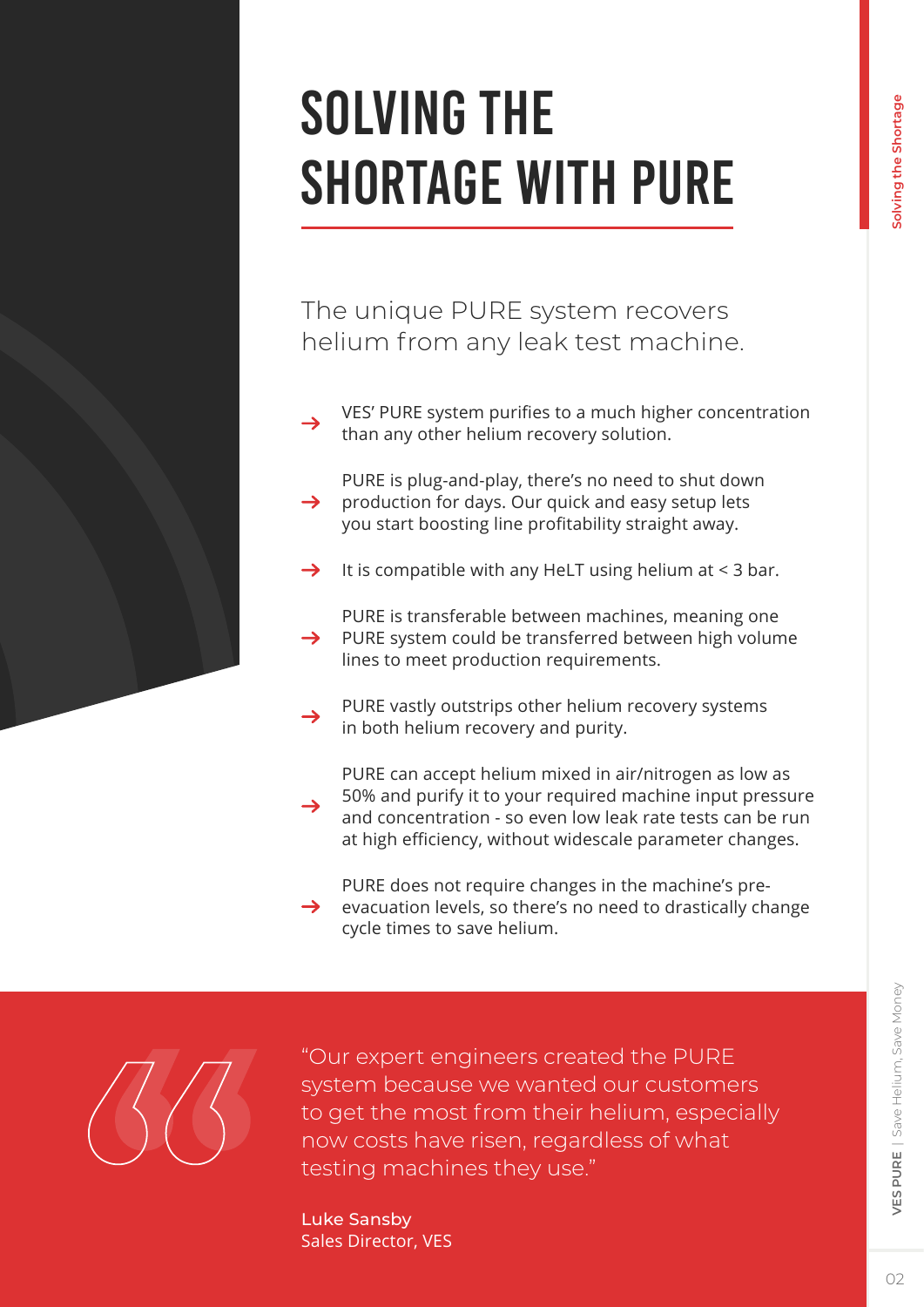### PURE FEATURES

### WHY SHOULD YOU CHOOSE PURE?

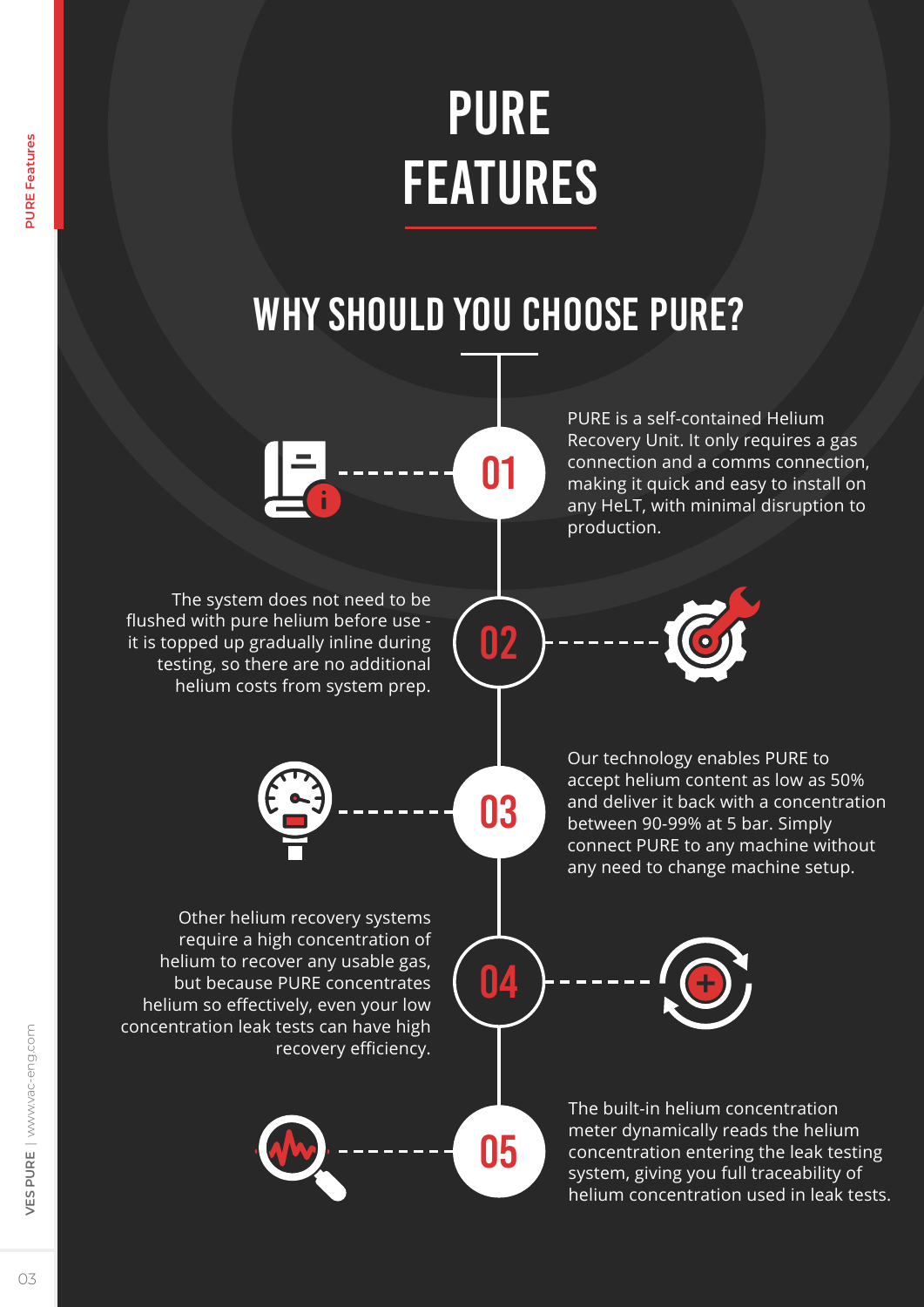$\ddot{\mathbf{i}}$ 

### RETURN ON INVESTMENT

A test on a 181-litre volume pickup truck tank. The tank was pre-evacuated to 29 mbar and injected with 120 mbar of fresh helium, resulting in a 77% helium concentration during the test. After the test, the tank was evacuated to 55 mbar and the evacuated gas exhausted from the system.

After implementing PURE, the exhausted gas was recaptured and the 77% helium mix was re-concentrated to >99%. This gas was fed back into the machine at 2 bar.

#### **Implementing PURE saved \$0.27 per tank, resulting in a 1.6 year payback.**

#### Scenario One **Contracts** Scenario Two

A test on a 90-litre volume car tank. The tank was pre-evacuated to 6 mbar, and 74 mbar of fresh helium was injected on top, meaning a 91% helium concentration was used during the test. Post-test, the tank was evacuated to 31 mbar and the evacuated gas exhausted from the system.

Using PURE, the exhausted gas was captured and the 91% helium mix was reconcentrated to >99% and fed back into the machine at 2 bar.

**Using PURE saved \$0.11 per tank and demonstrated a 2.0-year return on investment.**



01

 $02<sup>2</sup>$ 

03

04

Take your existing helium leak testing machine(s) from any manufacturer.

We will calculate your ROI using your helium concentration percentage and the percentage of gas removed after test.

Fit your PURE system (requires only a gas connection and a comms connection) and start recycling and re-purifying helium up to 99% purity.

Instantly start saving helium and increasing line profitability.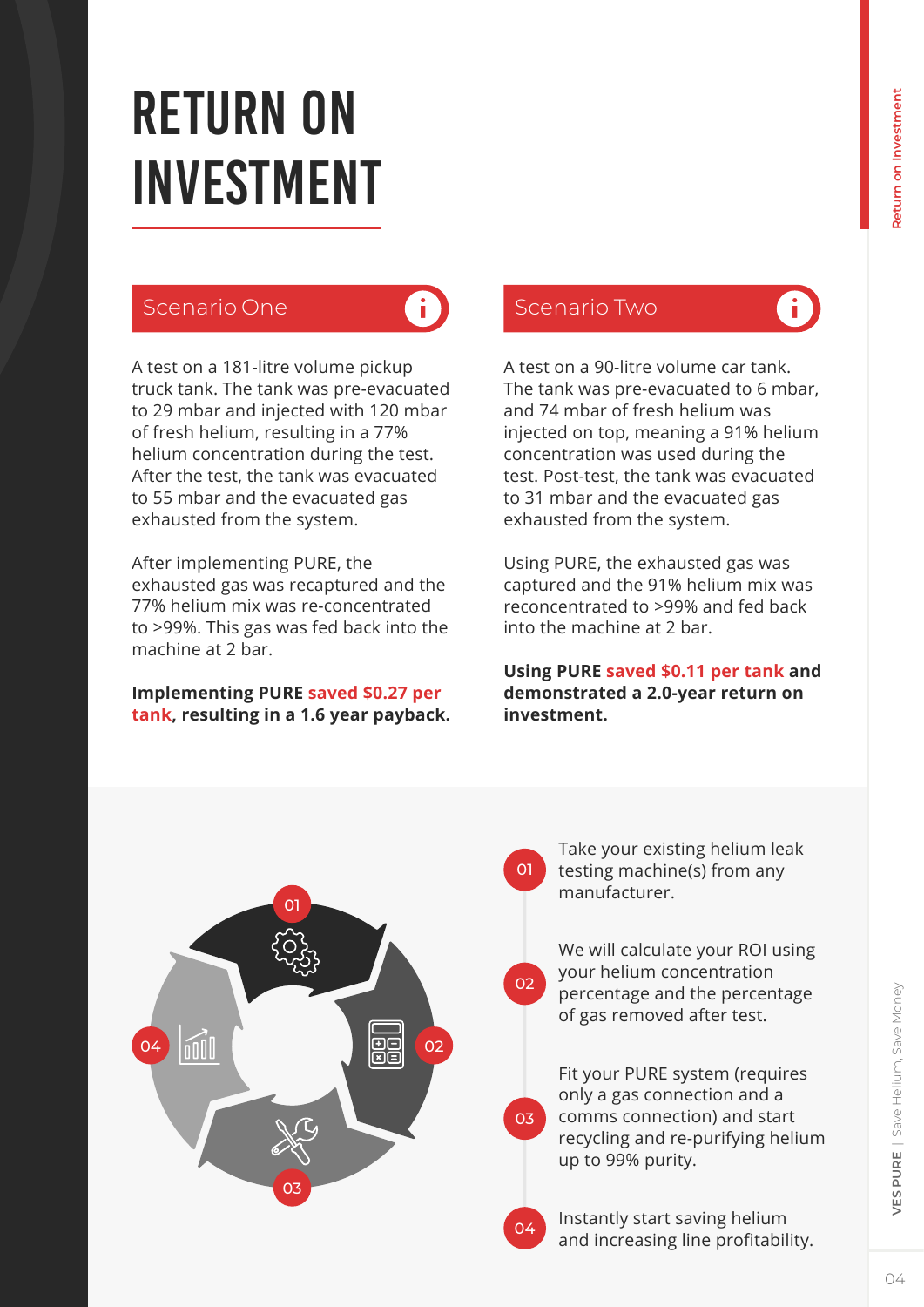### PURE MODEL **SPECIFICATION**



From the built-in helium concentration meter to the simple HMI display, every aspect of PURE is designed to make helium recovery and purification simple, flexible, and traceable!

 $\rightarrow$ 

#### Internal Elements

- $\rightarrow$  Gas Storage Bottles and Valve Plate
- $\rightarrow$  Helium Filtration Technology
- $\rightarrow$  Compressor
- → Gas Inlet 1.25" BSPP Female
- $\rightarrow$  Helium Atmospheric 400 Litre Storage Bag
- **→** Large Buffer Volume for Purified Helium

#### External Elements

- $\rightarrow$  HMI Display
- $\rightarrow$  Removable Panel for Access (Side)
- $\rightarrow$  Double Hinged Doors for Access (Front)
- → Height: 2426mm
- **Width:** 1400mm
- → Depth: 1120mm

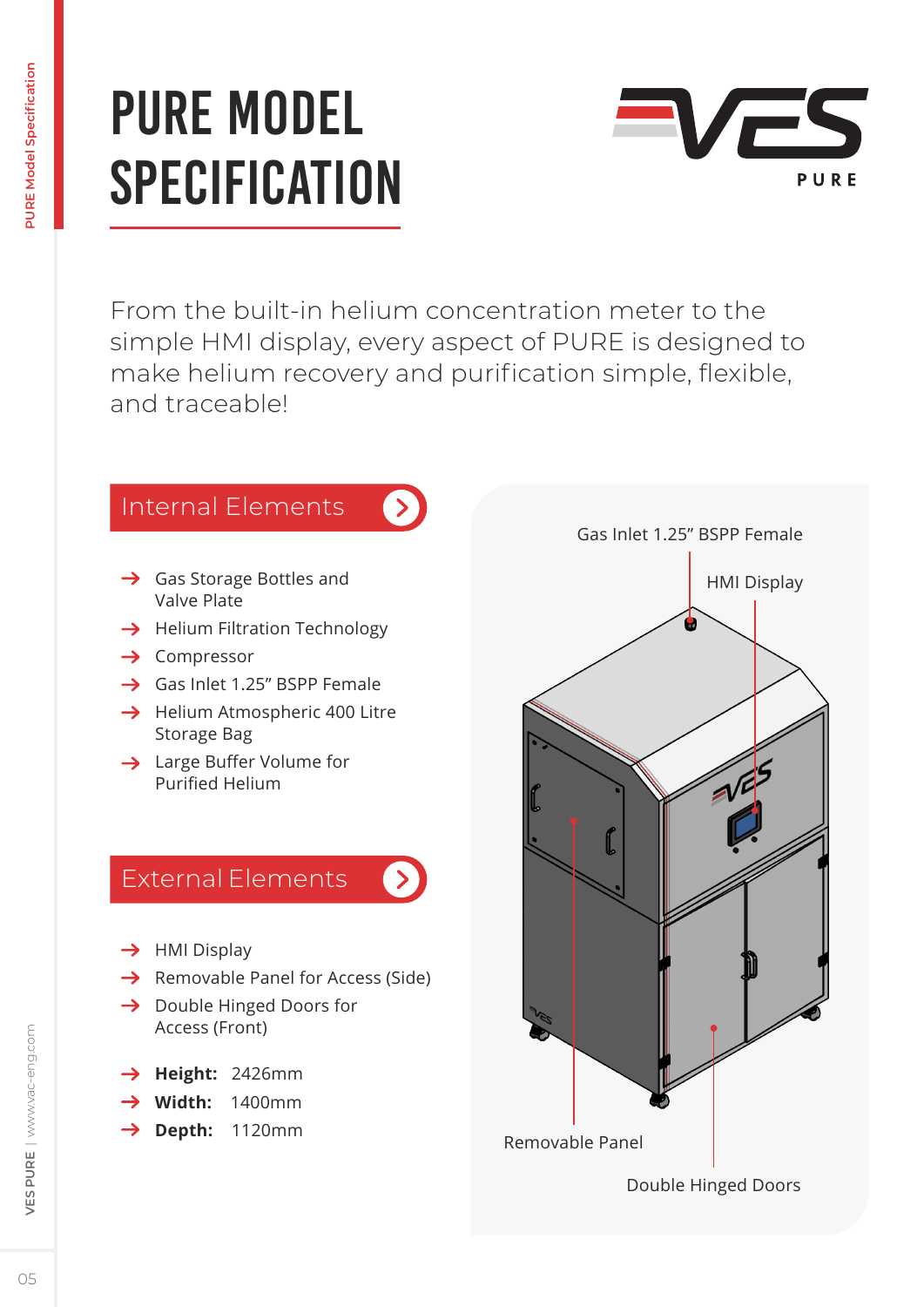## WHO ARE VES?

Vacuum Engineering Services are a specialist company offering leak test solutions to a variety of industries worldwide.

Formed in 1994, we offer unrivalled expertise in helium leak testing. We use our design and manufacturing expertise to provide bespoke leak detection systems that can be found across the world and are actively supported by our worldwide aftersales network.

Our leak test machines are used for guaranteeing leak tightness to very high levels and are used across the automotive, HVAC, fire safety, and nuclear industries. These machines are utilised on production lines in operation 24/7, where reliable results are vital.

### WHO USES VES?



*DENSO* 





### **SERVICE** AND SUPPORT

#### At VES, ensuring reliable machine performance is key.

We offer full after-sales service through our service department, which provides emergency cover, service contracts and machine upgrades. We also provide service for vacuum systems and other manufacturers' machines subject to inspection.

Our service coordinators organise a highly trained team of engineers to meet our customer's requirements to ensure reliable performance from our machines.

Interested in our after-sales service?

Call us on 0161 866 6307